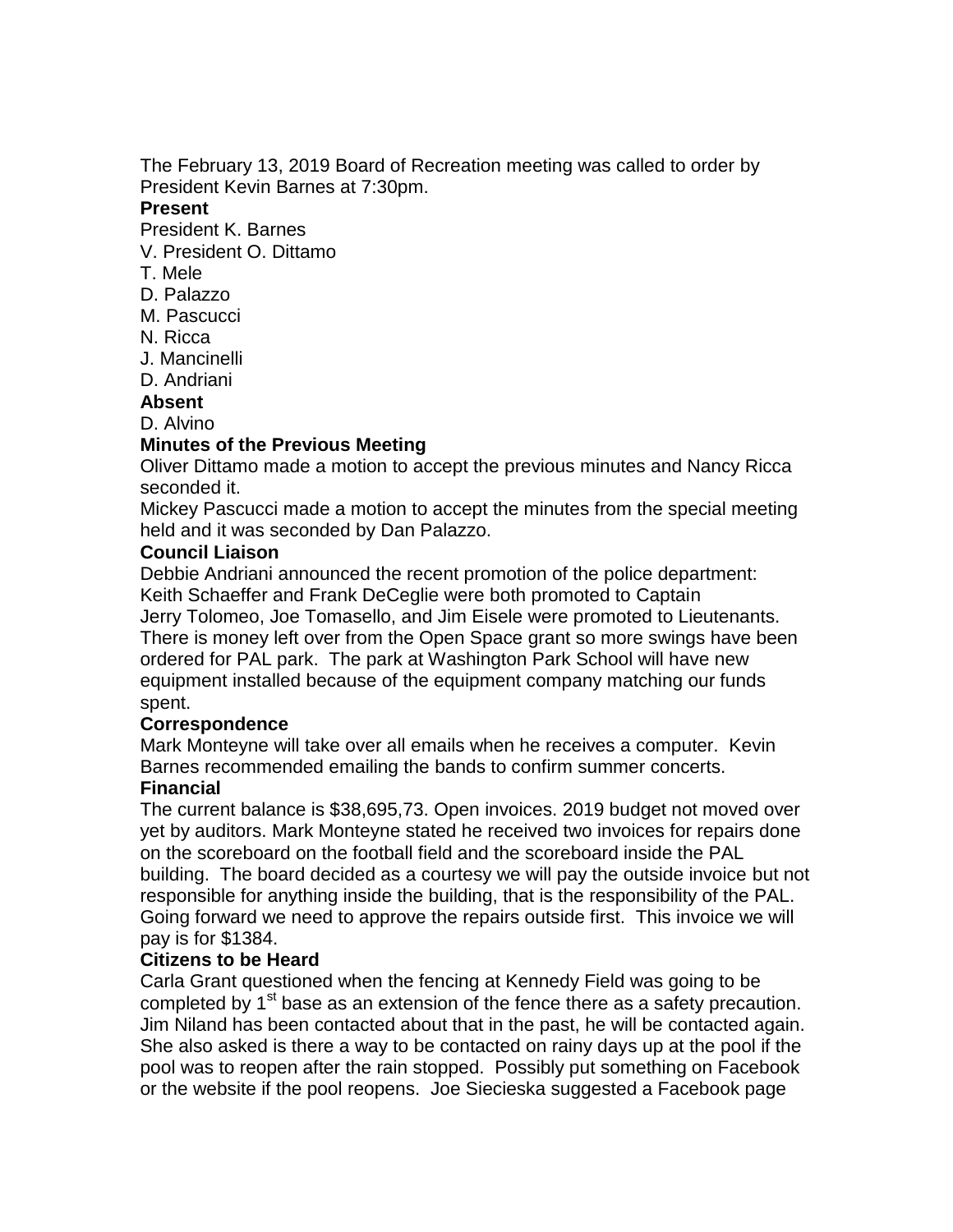for pool announcements.

# P**ersonnel**

The process will be starting to hire camp counselors and lifeguards. Mark Monteyne recommended having the counselors fingerprinted and having a background check done on them. Debbie Andriani stated that the Boro Attorney recommended it as a procedure moving forward.

# **Field and Grounds**

Nets need to be checked at Kennedy Field. Geese Police has been ongoing. **Permits**

Requests have been received from Softball, Baseball, and STING.

# **Pool**

Mark Monteyne stated that the benches are warped and need to be repainted. Many piles of rocks and gravel that need to be removed. Mark suggests maybe going to Home Depot or other businesses for donations for some upgrades at pool.

# **Old Business**

None

# **New Business**

Totowa Day-Kevin asked who would want to chair Totowa Day with Mark Monteyne- Tom Mele will. Anne Krautheim would like a schedule of dates for meetings to check if library will be available. The board agreed to have the meetings one hour before the scheduled Board of Recreation meetings. We are changing our policy this year that no electricity will be provided to the vendors and the time will be changed from 4pm-8pm. Mark asked can the food vendors give out their food without charging for it? The board did not think this would work out, running out of food and they charged last year, might not want to return this year then. It was decided then that the vendor would have to give something to the customers-possibly samples, free drink, 10% coupon, etc. The next Totowa Day meeting will be held on February  $20<sup>th</sup>$  at 7:30pm and moving forward the hour before the Board of Recreation meeting.

John Mancinelli has all the summer concerts set up:

Jersey Sound-June 26<sup>th</sup>

Counterfitters-July 10<sup>th</sup>

Julian and Dominique- July 17<sup>th</sup>

Infernos-July 24<sup>th</sup>

Greg Calderone-July 31st

Dan Palazzo has booked the Yankee trip for May 18<sup>th</sup>- 1:00pm game

The Board of Recreation has hired and paid for the bus for the PAL's hockey trip on March 30<sup>th</sup>.

Mark Monteyne discussed starting a walking group focusing on the Seniors-Happy Seniors, Totowa Seniors, St. James Seniors- walking club using the PAL walking trail. Mark also suggested bringing back bingo at the Community Center. Carla Grant stated that Holy Angels had purchased a digital program that maybe Mark could look into.

# **PAL**

The PAL made \$410 from the fundraiser at Robert's Scratch Kitchen. Their next